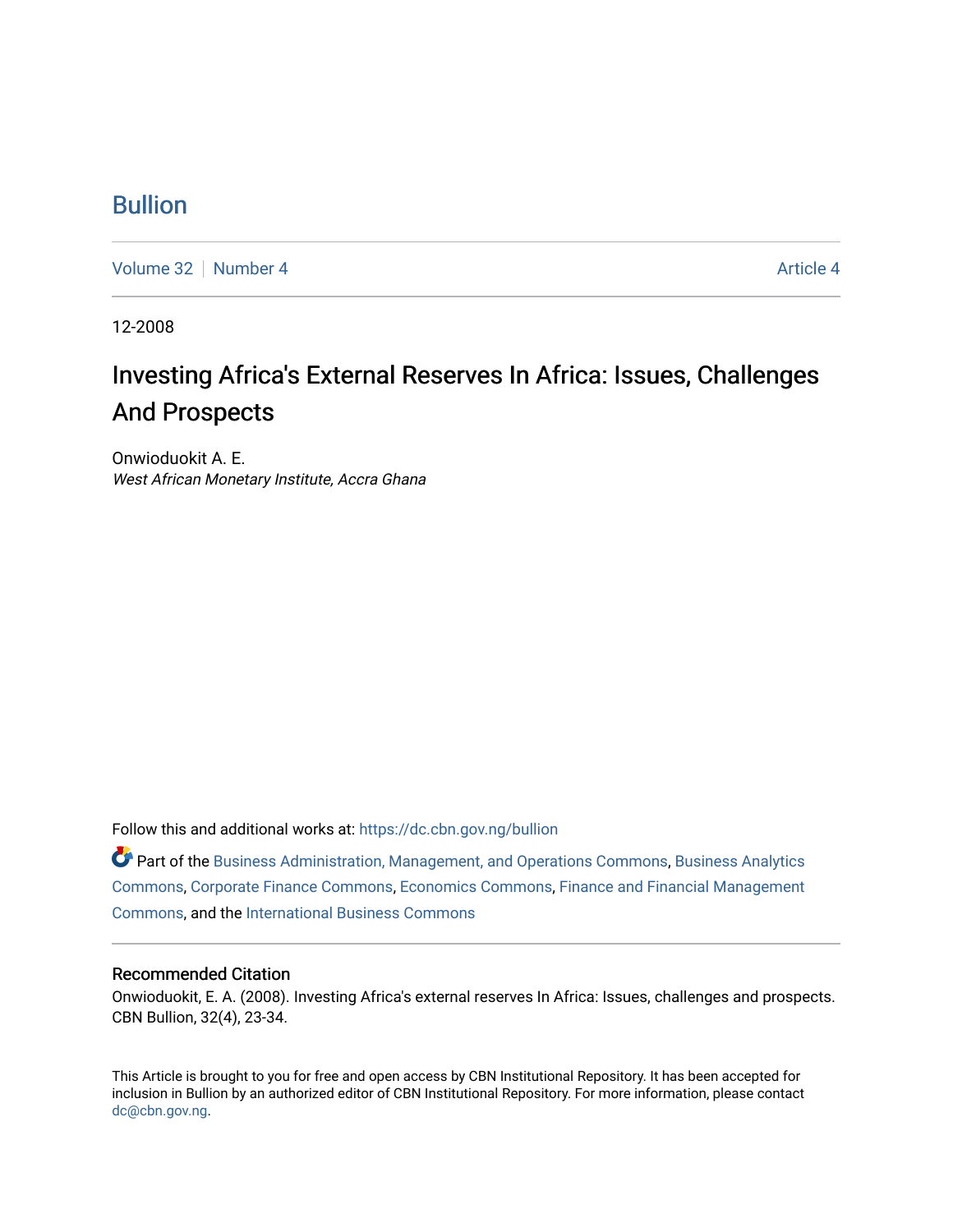# Investing Africa's External Reserves In Africa: Issues, Challenges And Prospects



**By** *Emmanuel Ating Onwioduokit West African Monetary Institute - Accra, Ghana*

#### *Abstract*

*This paper essentially explores how to invest African reserves on the continent. The paper underlined the challenges and opportunities for managing Africa's external reserves by Africans after identifying several pre-conditions for an African currency to emerge as international currency and noted that these conditions have not yet crystallized in Africa. Although African external reserves have grown over time the benefits of such growth in terms of facilitation of domestic financial markets and even the earning are not commensurate with the reserves growth rate. The nonconvertibility of African currencies, volatile macroeconomic and s o m e t i m e s v o l a t i l e p o l i t i c a l environment coupled with the shallowness of the domestic markets are the main challenges that are faced by the continent. However, with recapitalization of the African financial institutions especially banks and the attainment of stable polity in both economic and political fronts, there is hope for the continent's institutions to take their rightful place in the emerging global financial system by first using the African resources as the first step. The involvement of creditable African financial institutions in the management of the reserves either within or outside Africa will in no small* *measure strengthen the development of the African financial system but also ensure that a bulk ofAfrican resources work for Africa as the difference between what the current fund managers paid to the African central banks and what they actually get as commission or profits will be retained explicitly or implicitly in Africa. Africa's financial systems have been deepening and broadening over the past years, the result not only of improvements in the macroeconomic and institutional framework, but also of the worldwide liquidity glut, which directed more capital flows into Africa. The current global crisis threatens to reverse this trend and undermine recent progress. In these adverse circumstances, it is even more important to upgrade the necessary frameworks for sound, efficient, and inclusive financial systems. This call for further institution building as well as c a u t i o u s a n d c a s e - b y - c a s e government intervention to aid financial market participants expand financial services to the frontier of c o m m e r c i a l l y s u s t a i n a b l e possibilities.*

*JEL Classification: C19, C22 C59, E45*

*Keywords: External Reserves, International Reserves Currency, Financial Markets*

#### *Introduction*

Over the last few years, there has been considerable build up of foreign exchange reserves by some central banks of developing economies including some African countries, particularly in the

aftermath of the East Asian crisis of the late 1990s. Foreign exchange reserves held by developing countries have risen from 56.9 percent of global reserves to over 62.0 percent between 2000 and 2007. The growth in the international reserves of African countries is striking when compared with the contemporaneous trends in reserves in industrial countries. Whereas reserves in a group of industrial countries as a percentage of world reserves declined from 43.0 per cent in 2000 to 37.8per cent in 2007, that of African countries increased from 3.8 per cent to 6.3 per cent during the same period. The recent global financial crisis has brought to the fore the danger of concentrating external reserves investment in a particular currency and/or country.

Much of Africa's external reserves accumulation was accounted for by the oil producingAfrican countries. However, the increase in the world price of non-oil commodities also contributed to reserves accumulation by other countries. The buildup in reserves is seen as insurance against the increased volatility of capital flows associated with financial globalization.

In general, official foreign exchange reserves are held to meet a battery of objectives including, safeguarding the external value of the domestic currency, limiting the vulnerability arising from external shocks, providing a level of confidence to markets; and assisting the government in meeting its foreign exchange needs and external debt obligations.

|                                           | Table 1: International Reserves (%) |       |       |       |  |  |  |  |
|-------------------------------------------|-------------------------------------|-------|-------|-------|--|--|--|--|
|                                           | 2000                                | 2003  | 2006  | 2007  |  |  |  |  |
| <b>Africa / Developing Countries</b>      | 6.68                                | 6.70  | 10.91 | 10.11 |  |  |  |  |
| <b>Africa / World</b>                     | 3.80                                | 4.07  | 6.06  | 6.29  |  |  |  |  |
| <b>Developed Countries/ World</b>         | 43.04                               | 39.27 | 44.48 | 37.77 |  |  |  |  |
| <b>Developing Countries / World 56.96</b> |                                     | 60.73 | 55.52 | 62.23 |  |  |  |  |
| Source: IMF/IFS Tables                    |                                     |       |       |       |  |  |  |  |

2 Emmanuel Ating Onwioduokit is Deputy Director, West African Monetary Institute, Accra, Ghana.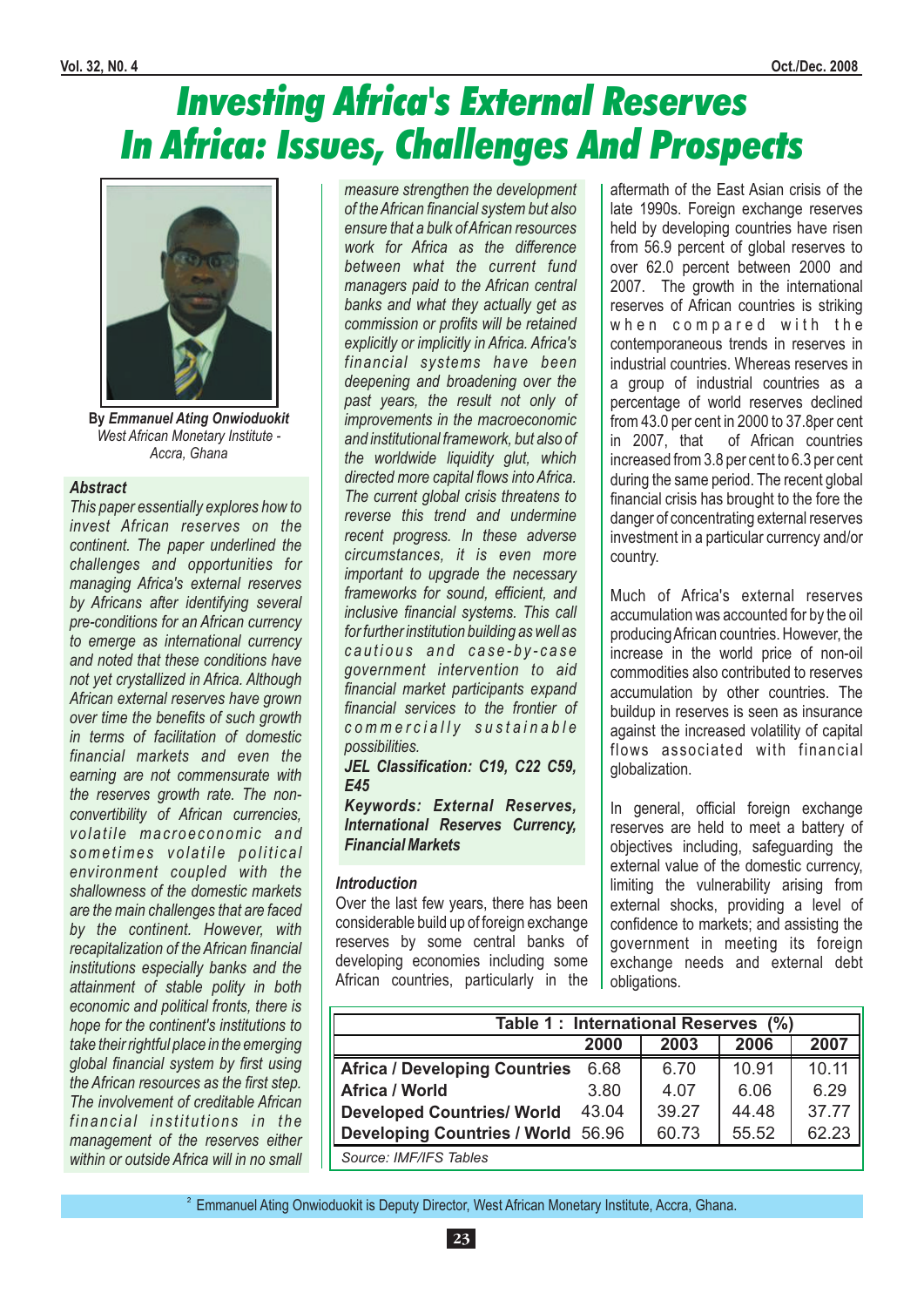To effectively implement these objectives, the external reserves of countries are expected to be managed optimally.

By their dealings in the financial markets, reserve managers gain access to important information that keep policy makers informed of market developments including potential threats. The importance of appropriate practices has also been underscored by experiences where fragile or risky reserve management practices have restricted the ability of the authorities to respond efficiently to financial crises, which may have heightened the harshness of the crises.

Weak or risky reserve management can also have major financial costs. A few countries, have sustained large losses that translate into colossal fiscal consequences. Accordingly, appropriate portfolio management policies concerning the currency composition, choice of investment instruments, and acceptable duration of the reserves portfolio, which reflect a country's specific policy settings and circumstances, serve to ensure that assets are safeguarded, readily available and support market confidence (IMF, 2003).

Incidentally, most of the world reserves are held in the internationally traded currencies. None of theAfrican currencies is currently serving as a reserves currency. This development implies that the continent's external reserves are entirely invested outside of the continent. This is a classical element of what Lawrence Summers calls the *capital flows* paradox as capital is flowing upstream from less developed African countries toward the industrialized countries, mainly the United States. However, a pertinent question to ask is: what are the impediments that militate against African countries investing their external reserves in the continent? This paper seeks to underline the challenges and opportunities of investing Africa's external reserves inAfrica.

The remaining part of the paper is arranged thus: Part II dwells on conceptual and theoretical issues. Part III adumbrates the challenges confronting African countries with respect to investing foreign reserves in Africa. Part IV examines the way forward. Part V contains the summary, recommendations and the concluding remarks.

#### **II. Conceptual/Theoretical Issues**

Foreign exchange reserves are defined as external stock of assets, which are available to the country's monetary authorities to cover external payment imbalances or to influence the exchange rate of the domestic currency through intervention in foreign exchange market, or for other purposes (IMF, 2000). A country's reserve consists of gold, foreign currencies, Special Drawing Rights (SDR) and the reserve position with the International Monetary Fund (IMF).

Previously under the Bretton-Woods system, the foreign exchange reserves were utilized by central banks to maintain the external value of their respective currencies under the then fixed exchange regime. However, following the break down of Bretton-Woods system in the early 1970s, countries started adopting relatively flexible exchange rate regimes, under which the reserves assumed a less important role.

International currency reserves have largely been viewed as inventory held against an uncertain future in the balance of payment accounts. The uncertainty is largely due to the status of the current account, where adequacy level is adjudged by the size of trade flow. This reasoning is derived from the fact that international trade historically accounts for the largest factor in the balance of payments. Consequently, to assess levels of reserves, the first benchmark ideally should be the reserves to imports  $\mathcal{P}_{M}$  ratio. The  $\mathcal{P}_{M}$  ratio of a country is the  $\sum_{i=1}^{N}$  ratio:  $\sum_{i=1}^{N}$  ratio or a country is the capable of being financed by its international currency reserves. IMF (1958) indicated that, in general, countries achieve an annual  $\binom{R}{M}$  Ratio of between 30.0 and 50.0 percent. Admittedly, this minimum benchmark figure has been a matter of debate. However a three to four months worth of import consensus has emerged over the years (Fischer, 2001).

Frenkel and Jovanovic (1981) developed a solution for optimal reserve levels using the  $\ell_M$  ratio approach. They incorporated interest rates, an allowance for trend movement governing international payments and receipts, and the mean rate of net payments. The demand for reserves is a function of benefits in the form of smooth external transactions (trade) and a negative function of the opportunity cost (forgone earnings) of holding them. However, their assumption for interest rate as a measure of forgone earnings may not be appropriate; thus the approach described by the authors is merely indicative.

Economic theory postulates that reserve holdings will rise in tandem with economic size. Similarly, a high ratio of import to GDP, high trade to GDP, and high current account deficit to GDP may lead to current account vulnerability and this may in turn induce high reserve demand. In the same vein, a high ratio of capital account deficit to GDP, high short-term debt to GDP, and high broad money to GDP could be associated with higher capital account vulnerability and this may lead to a demand for reserve holdings. Greater exchange rate flexibility would reduce the demand for reserves because central banks no longer need a large stock of reserves to manage a pegged exchange rate. Also, a higher opportunity cost is expected to lead to a reduction in reserve holdings because alternative investments become comparatively attractive.

Clark (1970) developed a theoretical relationship between demand for reserves and cost of adjustment in the economy. He noted that the benefit of reserve holdings is simply the avoidance of the cost of adjustments. Reserves help to pursue domestic policy goals in the face of temporary deterioration in the Balance of Payments (BoP). The disturbance in BoP is either financed from reserves or eliminated by adjustments within the economy through appropriate government policies. He opined that the two policies implied different cost to the country. For instance, if a country holds a higher level of reserves as buffer, the domestic investment will be low and there will be a reduction of income. If a country prefers a high speed of adjustment due to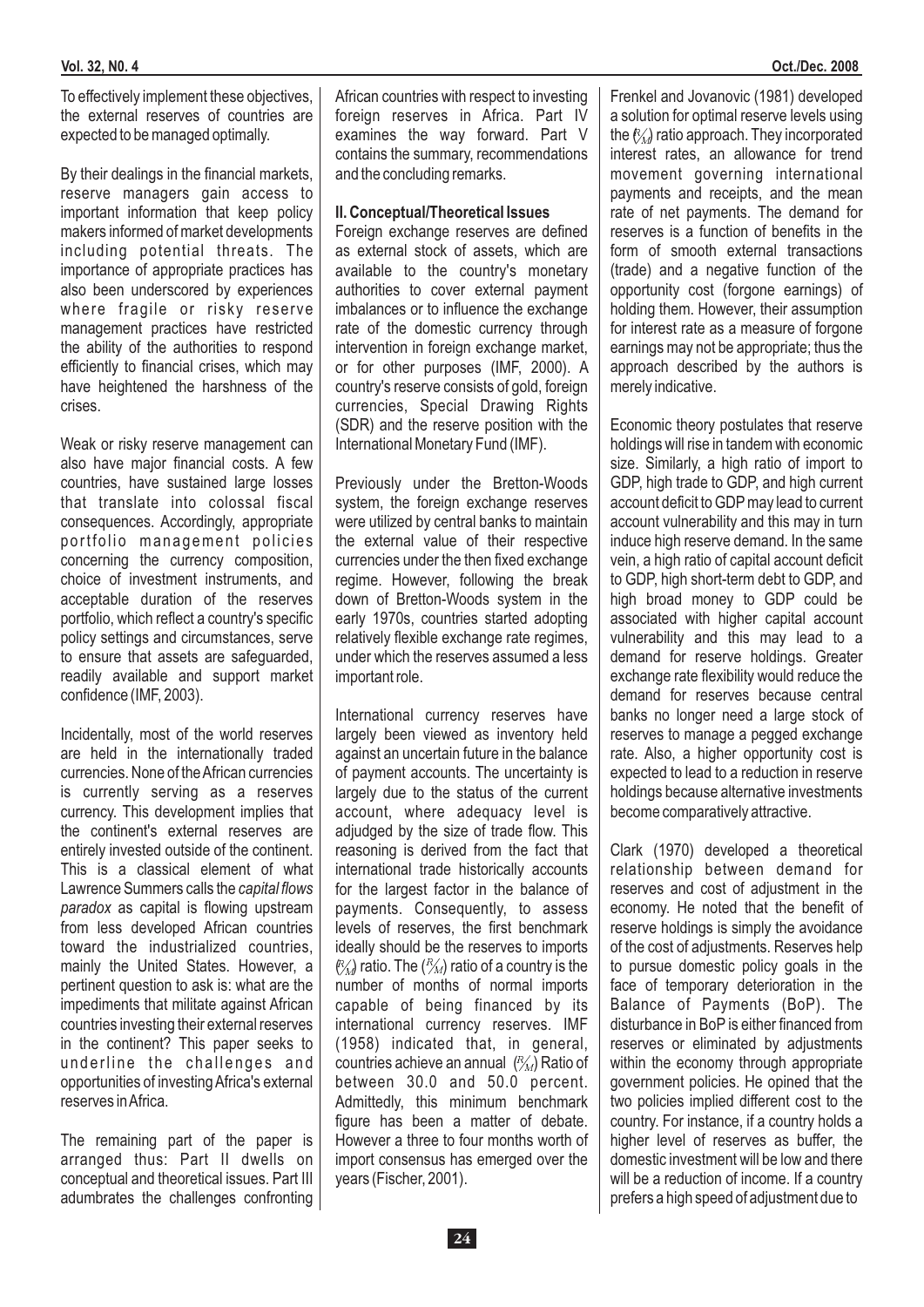low reserves, this will lead to high variability in income. Consequently, the preferred position is to maximize the welfare of a country by deriving an optimum combination of level of reserve and the rate of speed of adjustment.

The IMF (2003) examined the demand for foreign exchange reserves in emerging economies in the 1980s and 1990s. The results reveal that more than 90.0 per cent of variation in reserves is explained by economic size, current account vulnerability, capital account vulnerability, exchange rate flexibility and opportunity cost.

Frenkel and Jovanovic (1981) provide an approach where international currency reserve demand depends on the marginal propensity to import, a change in the balance of payments and the opportunity cost of holding the reserves. Even in this arrangement, there has been a difference of opinion on the assumed relationship of the reserve demand function and tendency to import. A negative relationship is expected as currency reserves are built by import policies including reduction in aggregate expenditure.

FrenkeI (1978) argues that a high (low) import-GDP ratio reflects a high (low) openness of an economy which reflects vulnerability to external shock by presenting evidence on the stability of the demand. The demand for reserves by developed countries differs from that of less-developed countries. Consequently, a positive relationship is expected between reserve demand and propensity to import.

Ben-Bassat and Gottlieb (1992) take a different perspective by taking into account sovereign risk in their model for optimal international currency reserves and find the variable in their risk premium equations significant. The cost and probability of levels of reserves can be related to the default of external debt. Countries with default on external debt incur a higher borrowing cost; hence the level of international currency reserves depends on the credibility rating of the country.

A sudden drain on a country's reserves may hurt creditor's confidence regarding the borrowing countries ability to meet its payment obligations. Once a lender losses confidence in the borrowing government, it will be unable to restore assurances about the stability of its reserves which are likely to decrease rapidly. The rate at which the reserves deplete may further hurt the confidence in the borrowing country. However, for most developed countries which usually have a lower default risk rating, need for a large safety net is unjustified since they can borrow in world capital market as requirement arises (Flood and Marion, 2001).

An alternative view on reserve accumulation is that it is the by-product of a government strategy to keep the international value of the domestic currency low in order to boost export growth. In this view purchases of foreign reserves are not motivated by a desire to smooth consumption in the face of external shocks, but rather they are the unintended consequence of sterilized interventions in the foreign exchange market. Fatum and Hutchison (2003) explore the efficacy of sterilized intervention policy. In the traditional portfolio balance model sterilized intervention can only be effective if domestic and foreign assets are imperfect substitutes and Ricardian equivalence holds.

There have been a number of recent empirical studies attempting to measure whether the precautionary or mercantilist motive better explains foreign reserve accumulations by both industrialized and developing countries. These studies generally find evidence in support of both motivations, while at the same time finding that neither motivation fully explains the recent upsurge in reserve accumulations by developing countries (Jeanne, 2007).

However, a notable exception is a study by Obstfeld, Shambaugh and Taylor (2007) which suggests that if reserve adequacy is gauged against the size of the banking sector, the recent reserves accumulation in emerging markets is less puzzling. The rationale for reserve accumulation, typically labeled the mercantilist motive, has been advanced by Dooley, Folkerts-Landau and Garber (2003) as a description of the development strategy followed by many EastAsian countries, particularly China.

The literature has identified five major factors that could facilitate the emergence of a currency as an international currency and by extension, a reserve currency *.* These include **large economic size,** and political stability (Chinn and Frankel, 2005). **well-developed financial system, confidence in the currency's value,**

Reserves currencies are typically linked with large, competitive economies, mainly those with extensive trade and financial ties. Such an economy will usually generate a large market in foreign exchange transactions with at least one strut in its own currency. Large market size has a tendency to effect lower transaction costs, reflecting *economies of* scale in financial resource management. That is, while large costs may be associated with installing the essential software, hardware, trading, and clearing systems, when installed, these investments can accommodate many more transactions without incurring additional cost. Consequently, marginal costs are negligible and average costs drop with scale, bringing about lower transaction costs.

International currencies which might also serve as a reserve currencies are generally linked with open, liquid, and well-developed financial systems. When sterling was the dominant international currency in the 19th and early 20th centuries, London was the world's superlative financial market. Presently, the dollar is backed by the deep, liquid, and well-diversified financial markets in New York. A well-developed financial system enhances the attractiveness of the domestic currency. It provides deep and liquid secondary markets for securities to global market participants: who do not usually hold their international money in the form of currency balances, but as alternative need liquid, interestbearing assets of a short-term risk-free instrument, to hold their temporary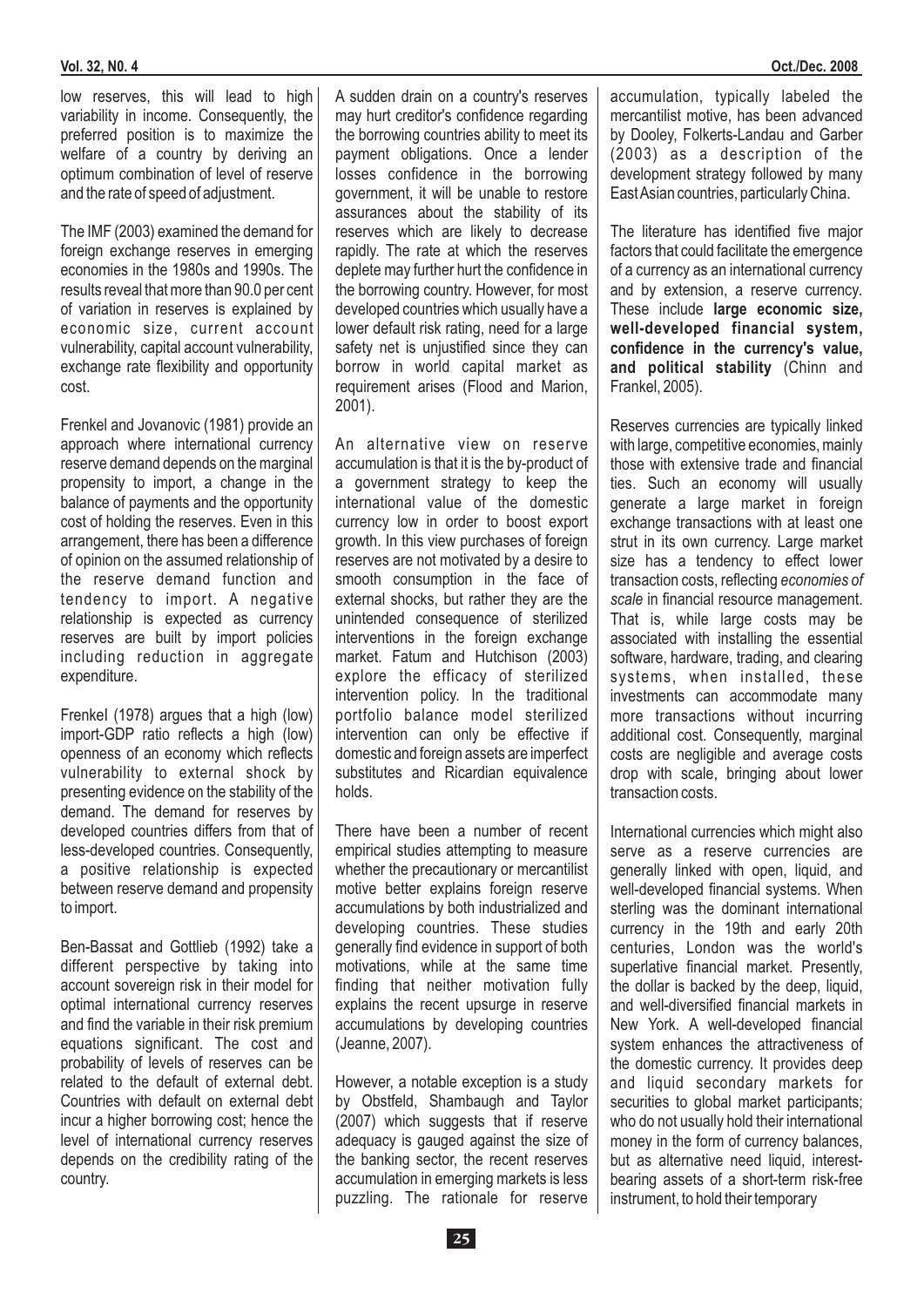Cooper (1997) notes that the liquid secondary markets allow participants to quickly build up or liquidate large positions in the currency without dread of capital loss. A well-developed financial system offers a wide range of subsidiary services proficiently to international market participants, who may want to borrow or invest in the domestic currency, or hedge their foreign currency positions. Greenspan (2001) opines that a welldeveloped financial system is more apt to attract business from abroad, where financial markets may be less developed or barriers to efficiency exist. This possibility makes it cheaper for market participants to borrow or invest abroad in an international currency and then exchange the proceeds for domestic currency, rather than conduct the transactions domestically.

International currencies (reserves currencies) are also held as stores of value, such as the short-term instruments noted above, working balances, and international bonds, etc. Consequently, an international currency must be perceived as sound, with stable future value in terms of goods and services it can command. Volatility in value raises holding risk, and inflation obliterates purchasing power. The prevalence of these elements would discourage investors from holding assets in that currency. Friedman (1971) noted that no exchange medium can survive if it is not also a store of value (although the converse does not necessarily hold). Confidence in a currency's value is also imperative indirectly for its medium-ofexchange function. However, noted by (Hartmann, 1998), since investors seek to curtail risk through diversification, an array of international currencies is likely to coexist as stores of value at any one time. Indeed, contemporary portfolio theory advocates that efficient portfolios are likely to be diversified over several currencies.

Political stability is specially underscored by most economists. For instance, Mundell (1998) observes that *when a* smoke. He underpinned the strong *state collapses, the currency goes up in* chronological link between international currencies and strong central states, because strength implies political stability, which also facilitates the pursuit of monetary stability. In the same way, Bordo (2003) and Dwyer and Lothian (2003) indicate that national monetary unions, where monetary integration is tied to political union, have historically been stable (e.g. the United States). On the other hand, international monetary unions, where monetary integration is not tied to political union, have historically failed (e.g. the Scandinavian Monetary Union). The reason is that shocks may affect each national member differently and give rise to pressures that weaken the political will to maintain the union.

Net externalities, a trend associated with international currencies whereby a good or service becomes more valuable as more people use it has been identified as one of the factors that facilitates the emergence of a currency as an international currency and by extension a reserve currency. Varian (2003) summarizes three features of net externalities. Network externalities are efficiencies because they increase average revenue (or demand) with scale, in contrast to the technical or supply-side economics, which decrease average cost with scale.

Many network goods also exhibit supplyside returns to scale, making the positive feedback extremely strong. That is, more sales lead to lower unit costs (supply side) and greater appeal to customers (demand side). Strong positive feedback is likely to drive the network good to market dominance; and once dominance has been achieved, it becomes extremely difficult to unseat it. Applying this concept to the currency implies that a currency becomes more useful if more people are using it. The larger the dollar's network of users, the more attractive the dollar becomes to a user. The demand-side economies derive from the currency's increased liquidity, which results because a larger network implies more potential counteroffers for a trade, thus enhancing the probability of a favorable match and quick sale. The increased liquidity then induces even more people to join the network, resulting in a self-reinforcing

cycle.

Krugman (1984) indicates that an expanding network and market size reduces average cost with scale. In addition, large market size tends to reduce the average waiting time between matching buy/sell orders, allowing market-making banks to carry smaller (costly) inventories of currency, which also reduces cost.

#### **III.0 Challenges of Investing African Countries' Reserves inAfrica**

Before discussing the challenges faced by the African countries in investing reserves in the continent. It is germane to examine briefly the nuances that have aided the American dollars as the reserve currency over time. The dollar has maintained the role of international reserves currency over the years, despite substantial fluctuations in its exchange value, because the size, sophistication, and relative stability of the US economy generally render the costs of transacting in US dollars lower than the costs of transacting in currencies that do not equally share these characteristics.

In large part, the widespread use of the dollar developed and continued because the US has been the largest, most broadbased exporter and importer in the world. With a lot of Americans trading globally, a lot of dollars naturally change hands. Because traders must finance a large portion of their business in US dollars, they maintain accounts, seek loans, and undertake myriad other financial arrangements in dollars.

A strong and open US financial system facilitates the dollar's international use. While a high degree of feedback naturally exists between the dollar's expanding role in trade and the growth of an accommodating financial structure, US financial markets have always been innovative and relatively free of cumbersome regulations. Their breadth and depth enhances the liquidity of dollardenominated assets. Moreover, as dollar trade expands and US financial markets grow, more and more foreign financial firms, including those not located in the US, offer dollar-denominated products. This makes holding dollars convenient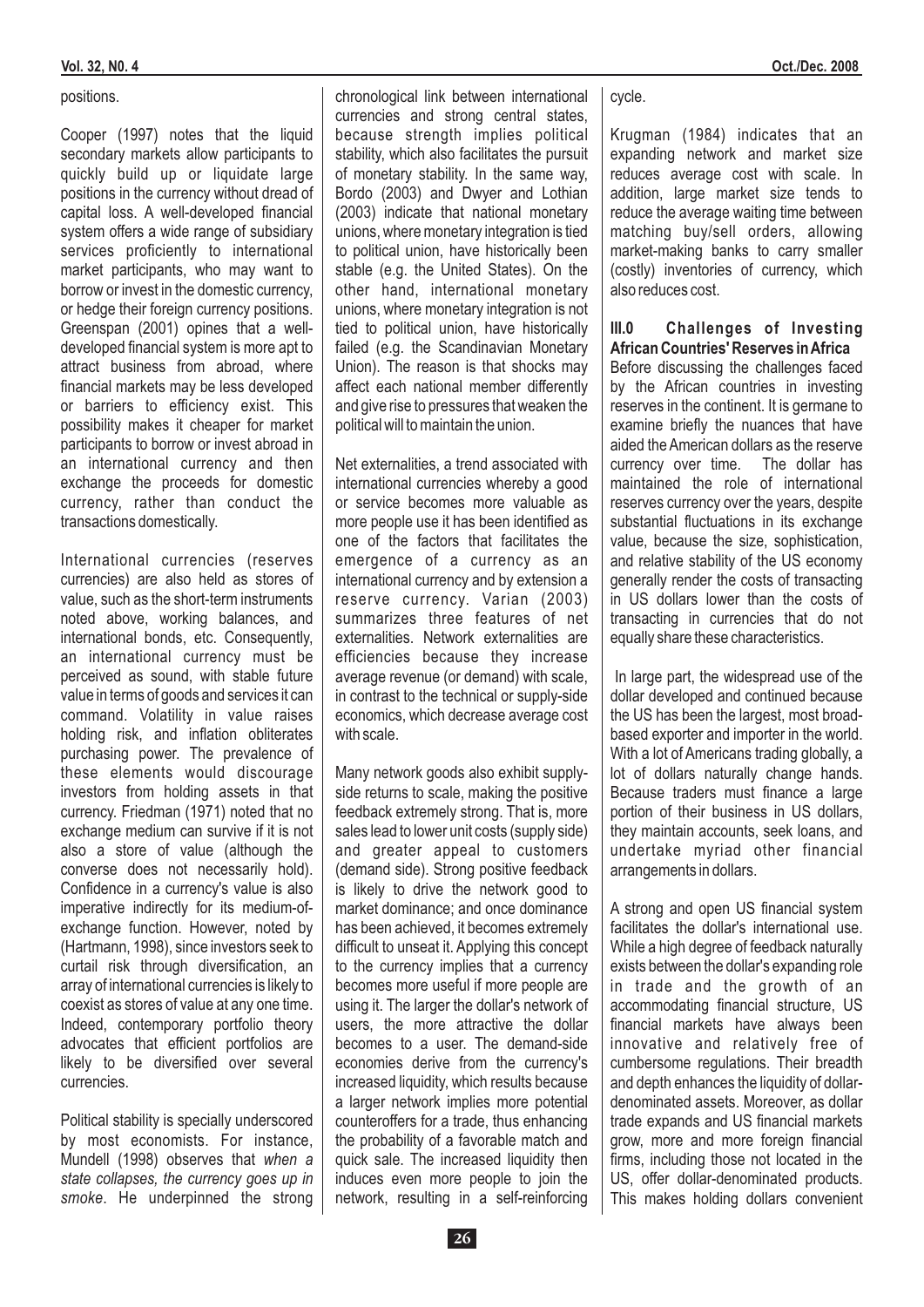and transacting in dollars relatively easy. As the global network for dollars expands, the benefits of using the dollar in exchange rise. The process is selfreinforcing. Moreover, once the network benefits of a particular currency become substantial, people are prone to continue using it, even if viable competitor exists.

Since the peak in the US dollar's effective exchange rate in early 2002, the global stock of foreign exchange reserves has continued to grow rapidly. Between 2001 and 2005, official international reserves doubled, compared with cumulative global trade growth of two thirds and global nominal GDP growth of two fifths. Some of this expansion presumably reflects central banks' conscious decision to accumulate precautionary reserves, particularly in the case of those countries that were affected by the Asian financial

crisis of 1997-98. But there can be little doubt that most of the recent accumulation of official international reserves has resulted from purchases of dollars to limit the appreciation of the currencies of a number of countries. From this perspective, central bank reserve accumulation has been more an instrument than a goal of national monetary and financial policy.

In the management of foreign reserves, two policy issues arise.

The first is their allocation by currency; the second is their allocation across instruments. The currency allocation of global foreign exchange reserves has remained relatively stable over the past few decades, while the instrument allocation has changed significantly.

Heller and Knight (1978) found that in 1975 dollar share in foreign reserves was 80.0 per cent. Available data as at 2007 put this share at about two thirds. Indeed, this ratio has shown intriguing stability over time. On the average, countries tend to hold 66.0 per cent of their foreignexchange reserves in dollars ... independently of their trading patterns and exchange arrangements. In other words, the modest decline of dollar holdings from 80.0 per cent of central bank reserves to 66.0 per cent over 32 years may reflect the simple fact that fewer countries formally peg to the dollar than was the case in the mid-1970s, and that their trading pattern is less focused on dollar area countries.

All in all, it appears that the two thirds share has held up remarkably despite a net decline over the past thirty three years of some 16.0 per cent in the value of the dollar against a weighted basket of other major currencies and its secular declines of 24.0 per cent and 44.0 per cent against the euro and the yen, respectively.

This remarkable persistence and resilience of the dollar as a reserve currency reflects several factors, including the liquidity of US financial markets and network externalities that lead to inertia in the use of vehicle currencies. Support has also come from



the sustained share of global output produced by countries that we can think of as being part of a broadly defined dollar zone in the sense that their currencies tend to move in tandem with the dollar. Today, most of the currencies of the Middle East and Asia fluctuate less against the dollar than against the euro or yen.

In contrast, the allocation of foreign reserves by instrument has changed markedly. A cursory perusal on official foreign exchange reserves held in US dollars indicates that since the 1960s the proportion held in US Treasury securities has declined significantly. Today, probably less than half of central banks' US dollar reserves are invested in US **Treasuries** 

These holdings have declined in favour of

investments in other US sovereign, semisovereign and Agency paper, as well as US private (mortgage and corporate) bonds. US corporate equities also attract a surprisingly large amount of official investment, reflecting placements by central bank and other public long-term investment funds and central bank inhouse pension funds. In addition, central bank reserve managers have extended the duration of their portfolios, and now hold most of their dollars in long-term instruments.

Perhaps a prefatory point of departure in assessing the challenges confronting A frican countries in the investment/management of their external reserves in the continent is a brief appraisal of theAfrican financial system.

African financial systems are small, both

in absolute and relative terms. In addition, Africa's financial systems are characterized by very limited outreach, with less than one in five households having access to any formal banking service (World Bank, 2007). Banking is inefficient and expensive in Africa, as reflected by high interest spreads and margins and high overhead costs. Banking is also very expensive for deposit customers, as reflected by very high minimum balance requirements and annual fees in many African countries

the need to present several documents of identification also represent significant barriers given that large parts of the population live and work in the informal sector. Similarly, physical access is limited, as the low bank branch and ATM penetration numbers forAfrica illustrate. (Beck et al. 2008). High documentation requirements to open an account that is,

However, standard indicators of financial intermediary development, such as the ratios of liquid liabilities to GDP, bank deposits to GDP, and private credit to GDP have shown financial deepening in most African countries in recent years. As credit has been growing faster than deposits in most countries, financial intermediation, that is, the extent to which banks intermediate society's savings into private credit, has also increased,

**27**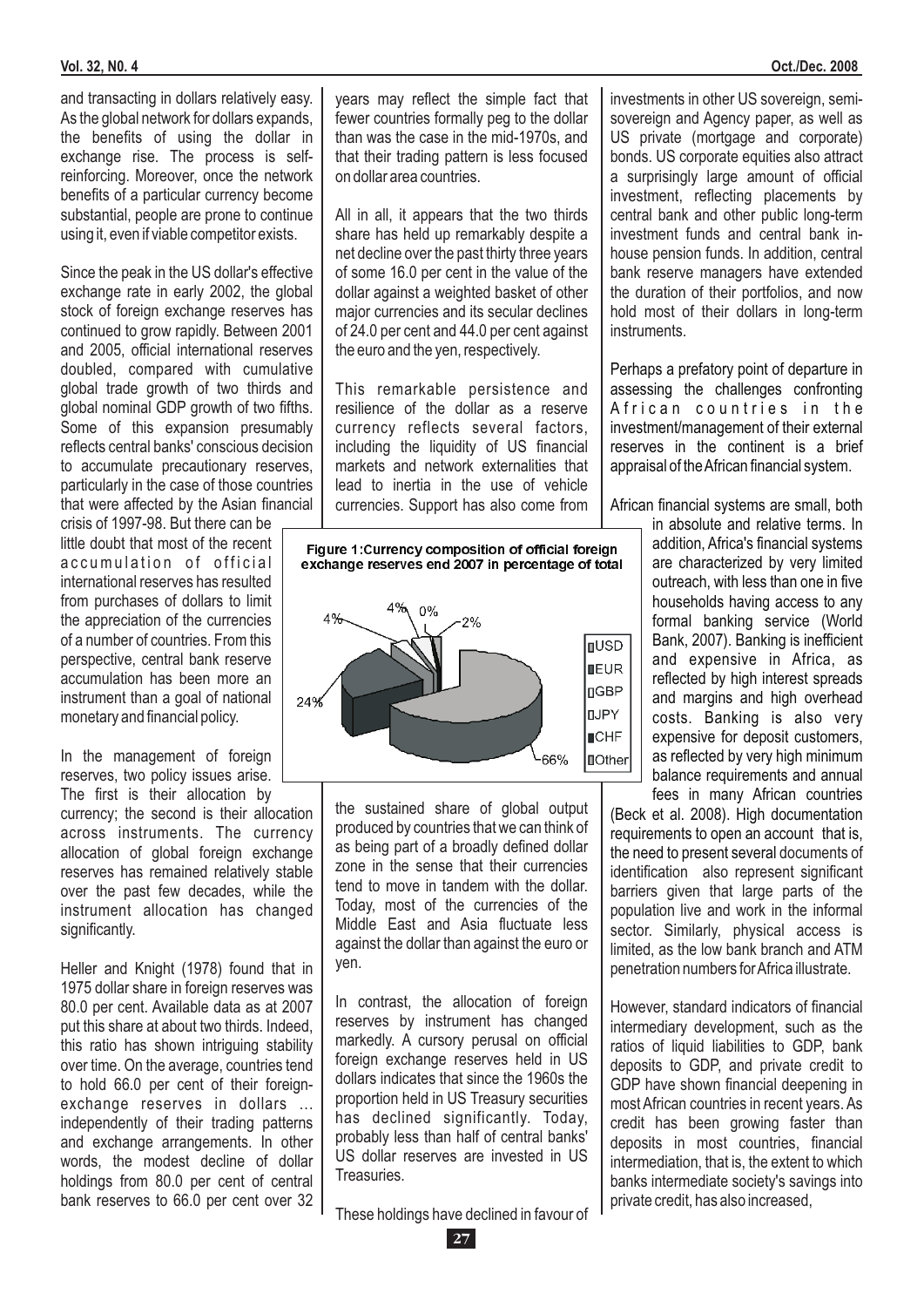| Table 2                                                                                        |                |               |              | Seychelles,                  |
|------------------------------------------------------------------------------------------------|----------------|---------------|--------------|------------------------------|
| Instrument composition of identified US dollar reserves at end-June 2008 in                    |                |               |              | Ghana, Kenya,<br>Mozambique, |
| billions of US dollars                                                                         |                |               |              | Nigeria, Tanzania,           |
|                                                                                                | Short term     | Long term     | <b>Total</b> | Uganda, and                  |
| <b>Treasury securities</b>                                                                     | 205            | 1,054         | 1,259        | Zambia). Though              |
| Other assets                                                                                   | 695            | 604           | 1,299        | they vary in their           |
| Repos and deposits in the United States<br>Commercial Paper and certificates of                | 155            |               |              | degree of<br>financial       |
| deposits in the United States                                                                  | 122            |               |              | development, the             |
| Offshore deposits                                                                              | 418            | 42            |              | linkages between             |
| <b>Agency Securities</b>                                                                       |                | 324           |              | financial                    |
| Corporate bonds                                                                                |                | 61            |              | segments and<br>with global  |
| Equities                                                                                       |                | 177           |              | markets are fewer            |
| Total                                                                                          | (35.2%)<br>900 | 1,658 (64.8%) | 2,558 (100%) | than in emerging             |
| Memo:                                                                                          |                |               |              | markets. Foreign             |
| Share of Treasury securities in assets of the                                                  |                |               |              | investors have               |
| given maturity                                                                                 | 22.7%          | 63.6%         | 49.2%        | increasingly                 |
| Total IMF - reported US dollar reserves at                                                     |                |               |              | participated in              |
| end June 2008                                                                                  |                |               | 1,789        | local and debt               |
| Note: Figures for US Treasury, agency and corporate bonds and equities are from US             |                |               |              | markets.                     |
| Treasury, Federal Reserve Bank of New York, Board of Governors of the Federal Reserve          |                |               |              | Financial                    |
| System, Report on foreign portfolio holdings of U.S. securities as at June 30, 2007, June 2008 |                |               |              | products are                 |
| Figures for deposits and money market paper in the United states are from BEA, International   |                |               |              | evolving and                 |
| Transactions Table 4 (or the US Treasury Bulletin, TablesCM-I-2 and IFS-2                      |                |               |              | gradually more               |
| Figures for offshore US dollar deposits are from BIS Quarterly Review, Table 5c, and the       |                |               |              | sophisticated.               |
| Japanese SDD for June 2005. The US Treasury definition of foreign official institions,         |                |               |              |                              |
| including "national government sponsored investment funds" (page 10), may be broader than      |                |               |              | Underdeveloped               |
| those of the BIS and IMF                                                                       |                |               |              | markets: The                 |
|                                                                                                |                |               |              | other 31 sub-                |

although from very low levels. Although not documented in a statistical sense, there seems to have been progress in expanding outreach as well.

African financial system is heterogeneous. Financial market structure and degree of development vary significantly across African countries. Three groups of countries can be identified on the basis of financial depth indicators and capital market development. Promising markets: South Africa, the only emerging market in the region, has a well-developed financial system with a full continuum of market segments that are interconnected and integrated with global markets. The financial system includes subsidiaries of foreign-owned banks and insurance companies; large domestic financial conglomerates, asset management firms, insurance companies, and pension funds, many with significant cross border operations in sub-Saharan Africa and other regions; and nonresident and institutional investors (pensions, insurance, hedge funds) that invest heavily in equities and debt markets. Sovereign and corporate debt issuers are active in both domestic and international markets, and may issue in South Africa's own currency in developed offshore markets.

Border market countries: This group consists of twelve countries (Botswana, Cape Verde, Mauritius, Namibia, and countries have narrow financial sectors, in which most segments are underdeveloped, and few financial instruments. Access to global financial markets has been non-existent or severely limited; where capital markets exist, they lack depth and liquidity. Systemic and institutional constraints have also contributed to a low level of intermediation and limited availability of financing for productive investments.

African financial system is essentially dominated by commercial banks. Most of the banks in Sub-Saharan Africa rely on deposits to fund their loan portfolios (which they keep on their books to maturity); the interbank market is small;

|                                               |         |         |         |         |                          | Table 3: Africa: Indicators of Financial development 1990-2008 |          |               |         |         |                       |         |
|-----------------------------------------------|---------|---------|---------|---------|--------------------------|----------------------------------------------------------------|----------|---------------|---------|---------|-----------------------|---------|
|                                               |         | Africa  |         |         | <b>Promising Markets</b> |                                                                |          | <b>Border</b> |         |         | <b>Underdeveloped</b> |         |
|                                               | 1990-99 | 2000-04 | 2005-08 | 1990-99 | 2000-04                  | 2005-08                                                        | 11990-99 | 2000-04       | 2005-08 | 1990-99 | 2000-04               | 2005-08 |
| Bank deposits/GDP                             | 26.7    | 29.2    | 31.8    | 46.6    | 50.5                     | 58.1l                                                          | 16.0     | 29.5          | 22.2    | 137     | 158                   | 16.4    |
| ll Private sector credit/GDP                  | 27.4    | 29.4    | 33.8    | 55.6    | 63.5                     | 72.1                                                           | 11.1     | 14.0          | 18.4    | 10.9    | 9.8                   | 10.5    |
| llM2/GDP                                      | 30.7    | 32.5    | 36.4    | 49.4    | 52.8                     | 61.3                                                           | 20.0     | 22.7          | 25.8    | 19.5    | 21.5                  | 21.0    |
| l Licuid liabilities/GDP                      | 16.1    | 18.1    | 22.4    | 28.7    | 33.0                     | 43.5I                                                          | 10.2     | 124           | 14.2I   | 69      | 84                    | 85      |
| Source: IME International Financial Statifice |         |         |         |         |                          |                                                                |          |               |         |         |                       |         |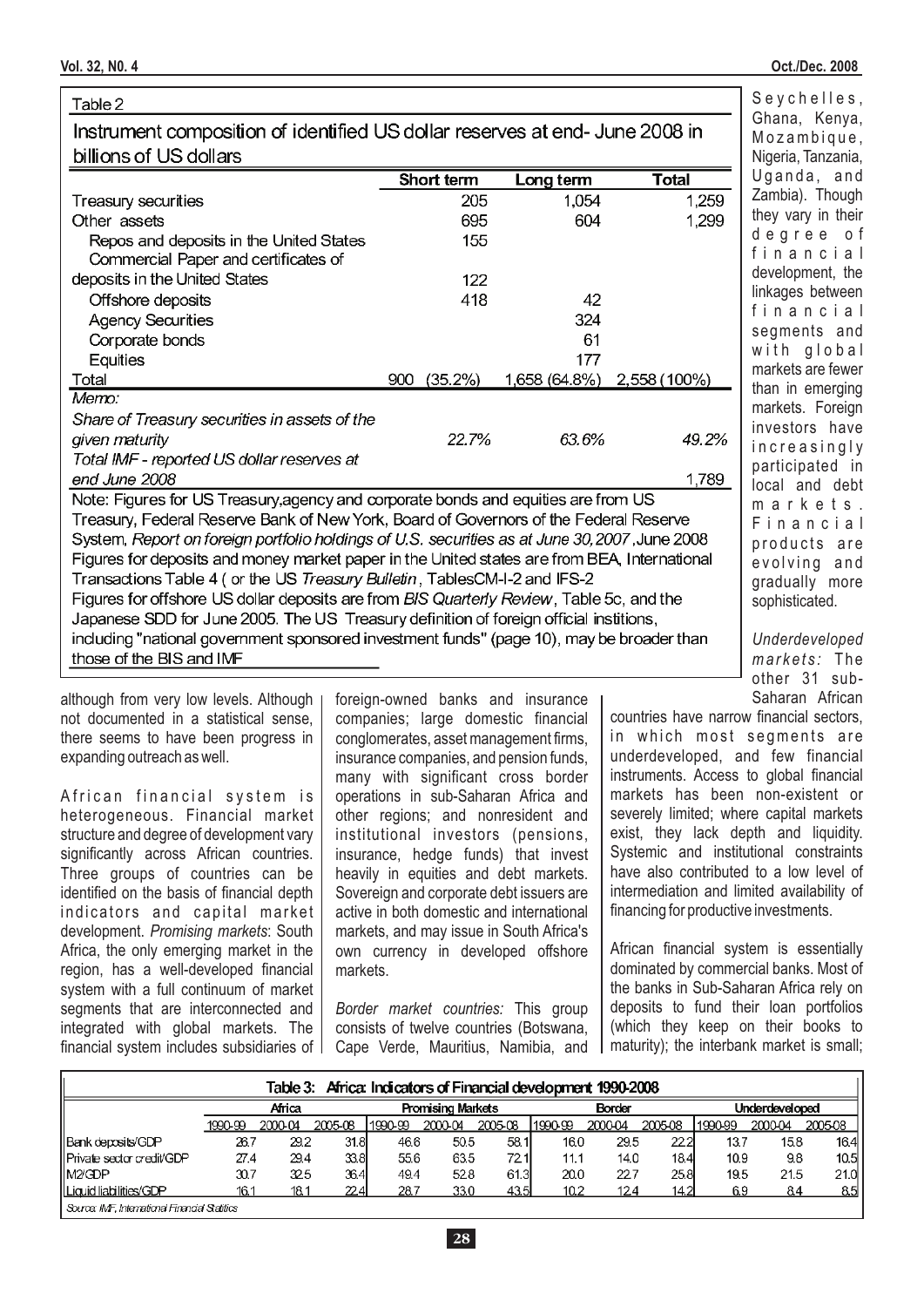the market for securitized or derivative instruments is either small or nonexistent, and few rely on foreign borrowing to fund their lending operations.

Preceding 1989, there were just eight stock markets in Africa. In 2009 there are nineteen stock exchanges. With the exception of South Africa, most African stock markets doubled their market capitalization between 1992 and 2002. Total market capitalization for African markets increased from US\$113,423 million to US\$ 364,672 million between 1992 and 2007. African stock markets are effectively small in size and illiquid, partly a reflection of the low level of economic activities. Thus, while the price-earnings ratios for many African stock markets were above their sectoral equivalents in developed markets in 2007, the ongoing global financial crisis act as a reminder that what goes up eventually must come down (Caprio and Kane, 2008).

Integration into international financial markets has been a second important and controversial aspect of financial-sector policy over the past decades. Although capital account restrictions are still in

place in many countries of Sub-Saharan Africa, these are often more de jure than de facto. And while capital account liberalisation has many benefits, it has to be managed carefully on the macroeconomic level and accompanied with appropriate regulatory policies (Kose et al., 2009).

While there has been a focus on opening capital accounts toward developed countries, the potential of regional financial integration has been much less exploited, although there are large economies of scale to be reaped by cooperation in technical areas such as harmonizing approaches to bank regulation or payment systems (World Bank, 2007). Reducing, if

not eliminating, intra-regional capital account restrictions can help overcome the scale problem for financing large projects, such as those in infrastructures. While reducing dependence on international capital markets to a certain degree, such intra-regional capital account liberalisation seems less risky than complete capital account liberalisation vis-à-vis international investors.

Having gone through the cycle of nationalizing and privatizing their banking systems, more than half of the African countries have banking market with either a dominant or a significant share of foreign-owned financial institutions. Foreign bank entry has several advantages that are specific to Africa: international banks can help foster governance, bring in much-needed technology and experience from other parts of the region, and help exploit scale economies in their small host economies. However, there are many factors that can prevent countries from reaping the potential benefits of foreign bank ownership, such as the presence of dominant government-owned banks that reduce competitive pressures or the small size of many financial markets in sub-Saharan African markets preventing the necessary competitive pressure to emerge. The result in many sub-Saharan African countries has been a concentration of both domestic and foreign banks' portfolios on government papers and international assets and shying away from private sector lending.

Nevertheless, the new wave of foreign bank entry after liberalisation in the 1990s has seen not only the return of old colonial banks but also some new important players, such as several South African banks, banks from non-African regions other than Europe, and several regional banks, such as the Bank of Africa, Zenith Bank, Access Bank, United Bank of Africa and Ecobank. Many of these new entrants have put a much higher weight on sustainable outreach, introducing new products and technologies.

Banks in Africa have not been known for their innovative and liberal banking practices. Most banks are extremely conservative and traditionally invested in government securities and fixed assets. However, in recent times, real private sector credit, in particular, has been

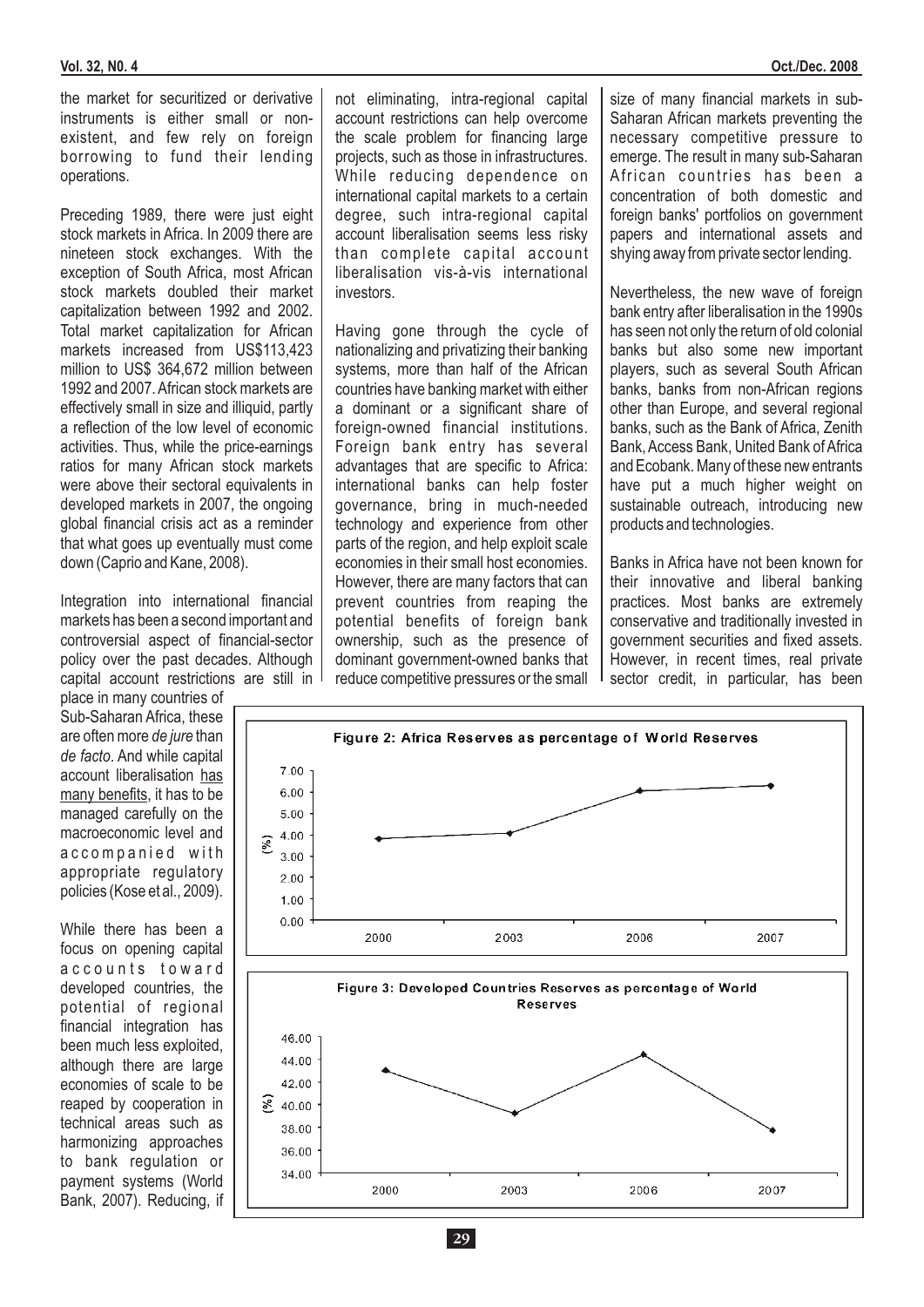growing at an accelerating rate, and its median value has doubled in the past decade. Even as a share of GDP, it has turned the corner, with the median share approaching 18.0 percent in 2007, about a third higher than at its anemic trough in 1996. Much of this increase was on the back of innovative non-collateralized lending practices (Geithner, 2007).

The reserves of small African central banks are growing because of debt relief, foreign aid, and other external inflows. And while these reserves may be small in absolute terms, the foreign currency reserves may be huge relative to the losses on account of investing in hitherto top rated financial institutions in developed economies.

If this type of loss is more widespread, it is likely to occur in central banks with no overall policy for managing the Central Bank's reserves in place; limited capacity to oversee their relationship with their fund managers and to monitor the market risks or capable information technology system for managing and monitoring the reserves portfolio. Overall, the present financial crisis has brought to the fore the need to have a defined strategy to manage African resources including the external reserves.

|                    | Table 4: International Reserves (US\$ bn) |              |                                                          |                          |                  |  |  |  |  |
|--------------------|-------------------------------------------|--------------|----------------------------------------------------------|--------------------------|------------------|--|--|--|--|
| Rank               | Country                                   | Reserves     | % of total                                               | Reserve/GDP (%)          | Reserves/Imports |  |  |  |  |
|                    |                                           | (US \$Bn)    | Africa                                                   |                          | (%)              |  |  |  |  |
| 1                  | Algeria                                   | 110.32       | 27.86                                                    | 82.14                    | 402.62           |  |  |  |  |
| $\overline{c}$     | Libya                                     | 79.41        | 20.05                                                    | 139.16                   | 517.30           |  |  |  |  |
| 3                  | Nigeria                                   | 51.33        | 12.97                                                    | 29.38                    | 136.53           |  |  |  |  |
| 4                  | Egypt                                     | 30.19        | 7.62                                                     | 22.71                    | 74.58            |  |  |  |  |
| 5                  | South Africa                              | 29.59        | 7.47                                                     | 10.42                    | 33.62            |  |  |  |  |
| 6                  | Morrocco                                  | 24.12        | 6.09                                                     | 32.11                    | 80.14            |  |  |  |  |
| 7                  | Angola                                    | 11.20        | 2.83                                                     | 34.10                    | 74.40            |  |  |  |  |
| 8                  | Botswana                                  | 9.79         | 2.47                                                     | 84.76                    | 235.33           |  |  |  |  |
| 9                  | Tunisia                                   | 7.85         | 1.98                                                     | 22.27                    | 41.32            |  |  |  |  |
| 10                 | Eq Guinea                                 | 3.85         | 0.97                                                     | 36.98                    | 119.44           |  |  |  |  |
| 11                 | Kenya                                     | 3.36         | 0.85                                                     | 11.45                    | 37.28            |  |  |  |  |
| 12                 | Cameroon                                  | 2.91         | 0.73                                                     | 14.08                    | 76.49            |  |  |  |  |
| 13                 | Tanzania                                  | 2.89         | 0.73                                                     | 17.84                    | 54.46            |  |  |  |  |
| 14                 | Ghana                                     | 2.84         | 0.72                                                     | 19.34                    | 35.15            |  |  |  |  |
| 15                 | Uganda                                    | 2.56         | 0.65                                                     | 22.79                    | 73.77            |  |  |  |  |
| 16                 | Cote d'Ivoire                             | 2.52         | 0.64                                                     | 12.00                    | 41.30            |  |  |  |  |
| 17                 | Congo Rep                                 | 2.17         | 0.55                                                     | 28.46                    | 139.38           |  |  |  |  |
| 18                 | Mauritius                                 | 1.78         | 0.45                                                     | 23.67                    | 45.65            |  |  |  |  |
| 19                 | Senegal                                   | 1.66         | 0.42                                                     | 14.14                    | 39.06            |  |  |  |  |
| 20                 | Mazambigue                                | 1.44         | 0.36                                                     | 19.11                    | 47.68            |  |  |  |  |
| 21                 | Sudan                                     | 1.38         | 0.35                                                     | 2.99                     | 16.21            |  |  |  |  |
| 22                 | Gabon                                     | 1.23         | 0.31                                                     | 10.86                    | 55.78            |  |  |  |  |
| 23                 | Benin                                     | 1.21         | 0.31                                                     | 24.78                    | 108.94           |  |  |  |  |
| 24                 | Zambia                                    | 1.09         | 0.28                                                     | 9.77                     | 36.45            |  |  |  |  |
| 25                 | Mali                                      | 1.09         | 0.27                                                     | 14.61                    | 54.36            |  |  |  |  |
| 26                 | Burkina Fasso                             | 1.03         | 0.26                                                     | 14.50                    | 60.54            |  |  |  |  |
| 27                 | Chad                                      | 0.96         | 0.24                                                     | 13.45                    | 63.67            |  |  |  |  |
|                    | Namibia                                   | 0.90         | $0.23$<br>$0.34$<br>$0.34$<br>$0.35$<br>$0.35$<br>$0.35$ | 12.11                    |                  |  |  |  |  |
|                    | <b><i>Madagasgar</i></b>                  |              |                                                          |                          |                  |  |  |  |  |
|                    | Cape Yarde<br>Malawi                      |              |                                                          |                          |                  |  |  |  |  |
| <b>COLLUMATION</b> | Sieffa Leone                              |              |                                                          | 16.78<br>39.992<br>17.85 |                  |  |  |  |  |
| ä?                 | <b>Madrican</b> ia                        | 0.56         | 0.04                                                     | 16.65                    | 13.36            |  |  |  |  |
| 38                 | Congo DR                                  | 0.18         | 0.05                                                     | 1.72                     | 6.32             |  |  |  |  |
| 39                 | Burundi                                   | 0.18         | 0.04                                                     | 18.76                    | 55.10            |  |  |  |  |
| 40                 | Gambia                                    | 0.14         | 0.04                                                     | 20.11                    | 46.06            |  |  |  |  |
| 41                 | Djibouti                                  | 0.13         | 0.03                                                     | 15.73                    | 14.68            |  |  |  |  |
| 42                 | Liberia                                   | 0.12         | 0.03                                                     | 16.35                    | 1.67             |  |  |  |  |
| 43<br>44           | Comoros<br>Guinea Bissau                  | 0.12<br>0.11 | 0.03<br>0.03                                             | 24.93<br>6.84            | 83.69<br>102.63  |  |  |  |  |
| 45                 | CAR                                       | 0.08         | 0.02                                                     | 5.01                     | 35.91            |  |  |  |  |
| 46                 | Guinea                                    | 0.05         | 0.01                                                     | 1.09                     | 3.80             |  |  |  |  |
| 47                 | Sevchelles                                | 0.04         | 0.01                                                     | 5.74                     | 5.23             |  |  |  |  |
| 48                 | Sao Tome & Principe                       | 0.04         | 0.01                                                     | 28.09                    | 5.39             |  |  |  |  |
|                    | Source: Wikipedia (2007).                 |              |                                                          |                          |                  |  |  |  |  |

economy. How they are managed is of crucial importance. It has not been uncommon, for some central banks to place as much as 50.0 per cent of their total reserves with external fund managers on account of their own lack of skills in reserve management. Following the recent global financial crisis, at least one African central bank has indicated that it has suffered not negligible financial

The objectives and constraints of African central banks, like most other central banks in the developing countries are the optimal asset composition of foreign reserve portfolios. In principle the three main objectives (safety, liquidity and return) are usually trade-offs by the central banks in their reserve management decision. However, the

overriding objective of securing monetary and financial stability overwhelmingly dictates the reserve management decision. Overall safety and liquidity are generally given prime consideration over returns. Definitely, it is specifically in the pursuit of this goal that central banks are normally exposed to very huge exchange rate risk.

To a large extent reserves management at the level of the central bank has political undertones. Thus, the domestic governance environment and the central bank's relationship with the government and the body politic play an important role. This is particularly so if higher volatility (that could bring about temporary losses) results from seeking higher returns, the central bank may come under closer public scrutiny including risk to its reputation. Furthermore, regulations for operational surplus remittances to the government may reinforce aversion to volatility.

Although individual country's policies differ widely, they tend to be asymmetric. In this regard, higher volatility of returns available for distribution increases the likelihood that central bank capital is eroded over time. This, in turn, may be perceived as undermining the central bank's budgetary and operational independence. Additionally, in some countries an advance estimate of the profit remittances to the government may need to be provided. Such a practice is also likely to constrain central banks from investing in riskier assets whose income flow cannot be forecasted with reasonable degree of certainty.

The first issue, and certainly the most obvious one even to the casual observer of central bank reserves management, is the current explosion in reserves asset growth. From a level of about \$1.2 trillion at end 2000, total world international reserves exceed \$2.9 trillion in 2008. Such a pace of reserves accumulation is unprecedented, and has generated considerable interest in recent times.

What is particularly evident is that the reserves accumulation is concentrated in really very few hands. Most of the growth is accounted for by less than ten major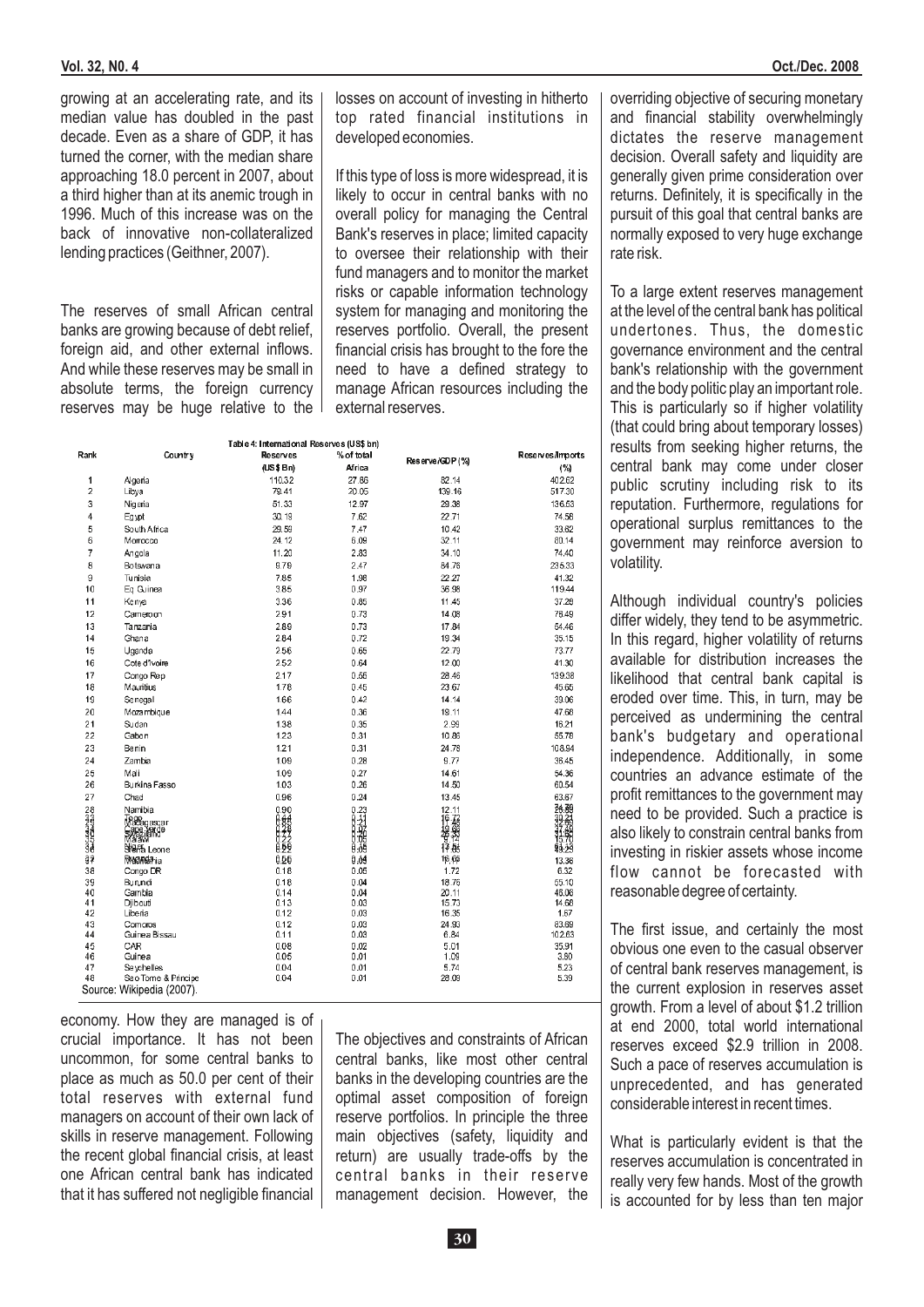holders, mostly from Asia, and indeed no less than seven Asian central banks now have over \$100 billion in reserves. And for the first time, the bulk of international reserves are held by developing / industrializing countries.

Several reasons have been put forward for this rapid growth in reserve assets. For some countries, especially in Asia, it signifies a desire to self-insure, following the experience of financial crisis in the late 1990s. Secondly, sequel to the attainment of the objective of rebuilding reserves, there has been a desire to maintain given exchange rates.

Finally, in the resource-rich countries, the unprecedented increases in the world commodity prices accounted for the increase, given that in many cases, domestic markets were unable to fully absorb the revenue streams. Many oil exporters especially find their domestic markets at risk of overheating and choose to keep a substantial proportion of their oil revenues abroad. In all an interesting development with regard to reserves accumulation is that in several countries it has moved from being a deliberate objective of policy to a by-product of other policies.

Consequently, some countries are confronted with the dilemma of when the continued increase in their reserves ceases to be an undeniable benefit and begin to pose its own challenges, including the sterilization of domestic credit expansion or the risks to the central bank's own balance sheet from such large unhedged positions. In other words, a growing number of central banks have had to mull two critical questions: how much reserves is adequate, and how much reserve is too much?

The next question that confronts central banks is how to invest their reserves. There are essentially two critical area of concern, first a reliance exclusively on traditional asset sectors such as money markets and short duration government bonds risks over-concentration in a limited number of securities, and second, as reserves levels grow and the need to keep the bulk of the assets fully liquid at all times diminishes, the opportunity arises to seek incremental revenue.

Admittedly, none of these concerns is completely new. And the solution that central banks have adopted: diversification into new asset classes in order both to reduce concentration risk and enhance return, has a protracted history. But the pace of the diversification and the range of new asset classes that central banks have invested in have increased considerably in recent times. In a recent survey of central banks, 80.0 per cent of those that responded said that they had added a wholly new asset class to their reserves portfolio in the last 24 months, and some of the new sectors that reserves managers have been studying and investing in include Mortgage-Backed Securities (MBS), Asset-Backed Securities (ABS), corporate bonds and Equities (BIS, 2008).

Given the increasing diversification of central bank reserves, several issues are emerging. The first is does the official sector have the required skills to manage increasingly diverse portfolios? Several countries have identified the need to establish a specialist investment agency to manage non-typical assets, though the exact location of the dividing line between what remains in the traditional central bank portfolio and what is hived off into the new investment portfolios is inconclusive. Other central banks prefer to keep all their assets in one place, but in recognition of the limits to their internal expertise they are increasingly willing to outsource the actual management of the assets to the private sector.

instance, should some be considered unsuitable whatever their financial attractiveness in risk-return stipulations? Today the boundaries appear to be moving quite fast, as official sector asset managers are looking at asset classes that were considered hitherto to be outside their normal domain. It is, however, becoming increasingly obvious that the abstinence from holding The second concern has to do with the classes of assets and their suitability. For obligations of another country's private sector no longer holds. One enthralling addition to the current debate is the use of public or national assets to buy other countries' private sector companies outright. It is increasingly the developing world which is seeking to purchase companies in the developed world.

Whatever the political concerns surrounding this issue, it could be argued that purely on a portfolio risk management basis, there are legitimate grounds for asset-rich countries to seek real assets in this way, not least to avoid the risk that official sector debtors from the industrialised countries will seek to reduce their (nominal) liabilities through a policy of inflation. It is not yet clear what the consequences of this new investment dynamic will be, and whether it is in fact either optimal or even in some senses legitimate for public sector asset managers to push the boundary of riskreward maximization in this way. But the subject is certain to remain a live one as long as asset-rich states continue to look to diversify their national wealth away from portfolios consisting wholly of securities and paper assets.

Another major challenge is the question of the optimum currency allocation for reserves. There are two main reasons why this debate continues to occupy market participants. The first is the simple dynamic that it is by no means obvious that, as reserves levels rise, the optimal allocation of those reserves would remain constant. As reserves grow, they increasingly move from being mainly pools of liquidity to a mix of liquidity and investment, and while the US dollar markets remain the preferred source of central bank liquidity, the investment universe is wider and other markets come more and more into play.

Secondly, despite the seemingly widening trade deficits of the US, creditor nations of the United States are unable to ignore the longer term consequences for the dollar. The future value of the dollar is central to this decision, and as reserves managers move more and more into long term investment and store-of wealth

 $\,$  Profits are remitted but losses do not lead to automatic recapitalization of the central bank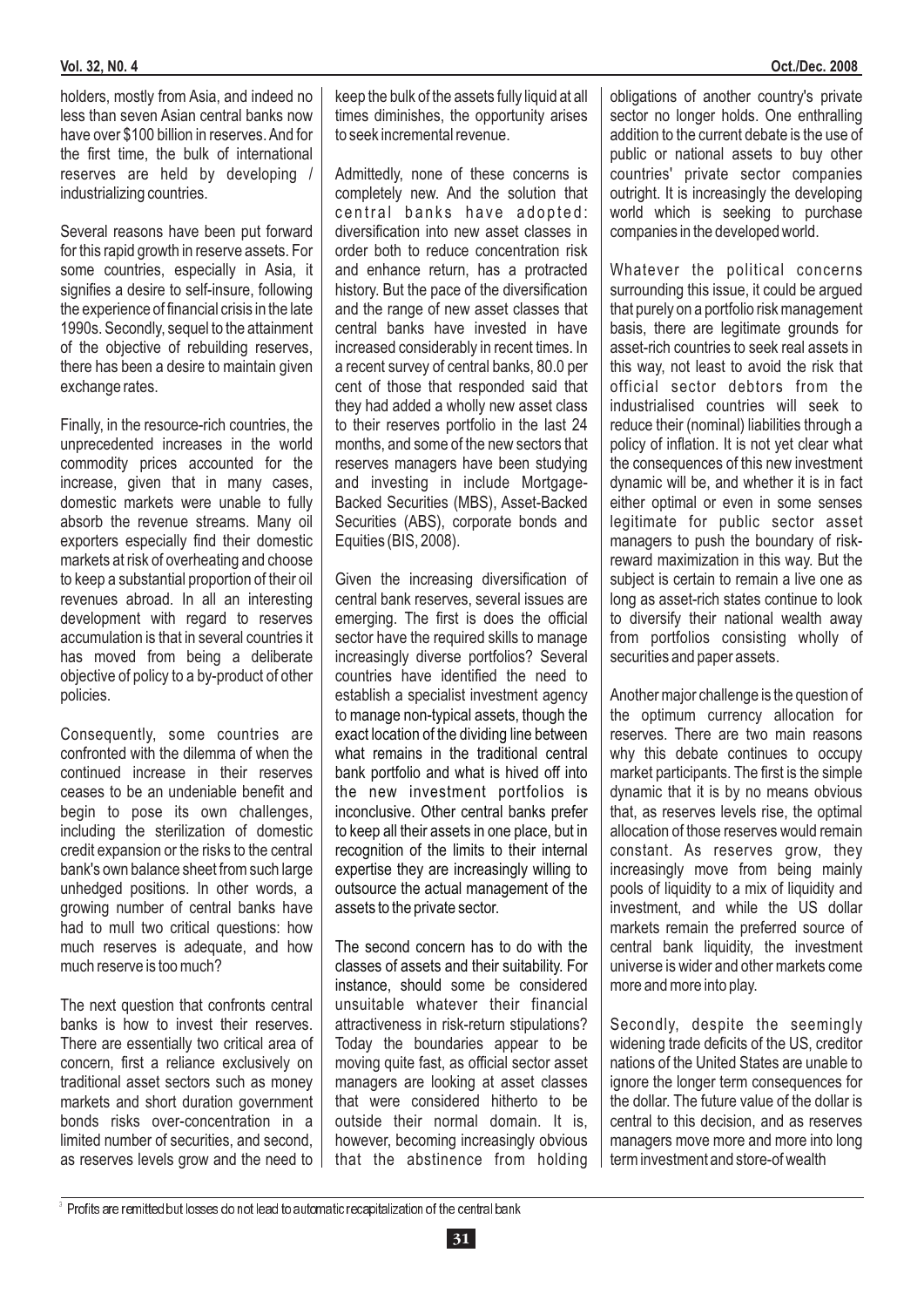#### **Vol. 32, N0. 4 Oct./Dec. 2008**

portfolios, it is increasingly driving attitudes to their preferred currency allocation. The debate is not only about the future consequences of these imbalances, but also about their causes. Two main theories have been identified: one, the US current account deficit is mainly a reaction to the excess of saving in the developing world, and secondly that the deficit is more home-grown, and the result of excess US consumption.

Drawing from the issues discussed above, the critical challenges in investing African reserves in the continent include: inadequate capitalization of African institution, especially; banks, shallowness of the African financial markets; non-convertibility of African currencies; political and macroeconomic instability.

With regards to the capitalization of the African banks, the issue of foreign reserves management as noted earlier is critical for all the countries and the institutions identified or entrusted with such responsibility must be ones that are big, strong and reliable. It will be economically incorrect to allow an institution with a paid up capital that is less

than the value of the external reserves it is supposed to manage to participate in reserves management for the country. In the aftermath of the bank consolidation exercise 2006, the Nigerian authorities granted selected commercial banks that met certain conditions approval to

manage some fraction of the country's external reserves. This is a model that could be adopted by other African countries.

Concerning the depth of the financial market, the absence of robust and well developed financial markets in Africa is usually identified as the key constraint to the development of financial products. The non-convertibility of the African currencies automatically implies that none of these currencies can function as a reserves currency. Consequently, most African countries have their international reserves in US dollars, Euro, pounds, etc.

4  $_{\scriptscriptstyle{5}}$  To self-insure; With respect to political and economic stability, African countries have had their unfair share of instability. It is expected that for a country or a currency to attract patronage it should be seen to be stable and the issuing authority must be an offshoot of a politically stable environment. This has not been in abundant supply in Africa.

#### **IV.0 WAY FORWARD**

In this segment we shall discuss in practical terms drawing extensively from the discussion above on the opportunities available to the Africans to manage the African external reserves.

The regional breakdown of reserves buildup suggests a positive correlation between reserves buildup on the one hand and trade and output on the other. On the average the East

Asia and Pacific region has accumulated more foreign exchange reserves than other developing regions over the last decade. However, in addition to relatively high trade-driven growth, the East Asia and Pacific region witnessed the severest financial crisis in the last two decades. In this context analysts identify three factors, beside high oil prices, for the buildup of





holders to global financial risks. Over the last few years, more than 95 per cent of African non-gold reserves were held in foreign exchanges including currency (mainly the US dollar) plus deposits with monetary authorities and banks and securities (US/foreign government securities, equity, bonds and notes, money markets, derivatives). Thus the value of African reserves can change with fluctuations in the reserve currency (especially the US dollar) or wider global financial market fluctuations.

The safest reserve asset, treasury bills, pays the lowest rates of return. Again this makes efficient reserve management a top priority for reserve holders. Private capital flows to sub-Saharan Africa reached over US\$50 billionabout four times larger than flows in 2000. Most flows were directed to Nigeria and South Africa, but the increases also reflect the improved fundamentals elsewhere in the region. In a small group of countries, notably Ghana, Uganda, and Zambia, portfolio flows have been on the rise, attracted by improved risk ratings and higher yields. Sub-Saharan African countries have continued to reinforce their financial systems. Banking systems

> in much of the region are more stable because many countries (though not all) have liberalized interest rates, rehabilitated banks, and modernized the sector. Bank credit to the private sector is growing rapidly, but economies in the region still lack financial depth.

Faster progress in increasing financial intermediation would help foster private investment and growth. The priorities

| Table 5: African Countries Reserves (US\$bn) |       |        |             |        |  |  |  |
|----------------------------------------------|-------|--------|-------------|--------|--|--|--|
|                                              | 2000  | 2003   | 2006        | 2007   |  |  |  |
| Top 15 African countries                     | 72.72 | 112.00 | 284.24      | 372.19 |  |  |  |
| Bottom 10 African countries                  | 0.32  | 0.47   | <u>በ 84</u> | 0,10   |  |  |  |
| Total Africa                                 | 79.19 | 122.89 | 304.00      | 395.94 |  |  |  |
| Top 15/Total Africa (%)                      | 91.84 | 91.14  | 93.50       | 94.00  |  |  |  |
| Bottom 10 Total Africa (%)                   | 0.41  | 0.38   | 0.28        | 0.03   |  |  |  |

The composition of African reserves highlights high exposure of reserve

should be to increase access to formal bank financing; eliminate distortions in

The desire to stop domestic overheating.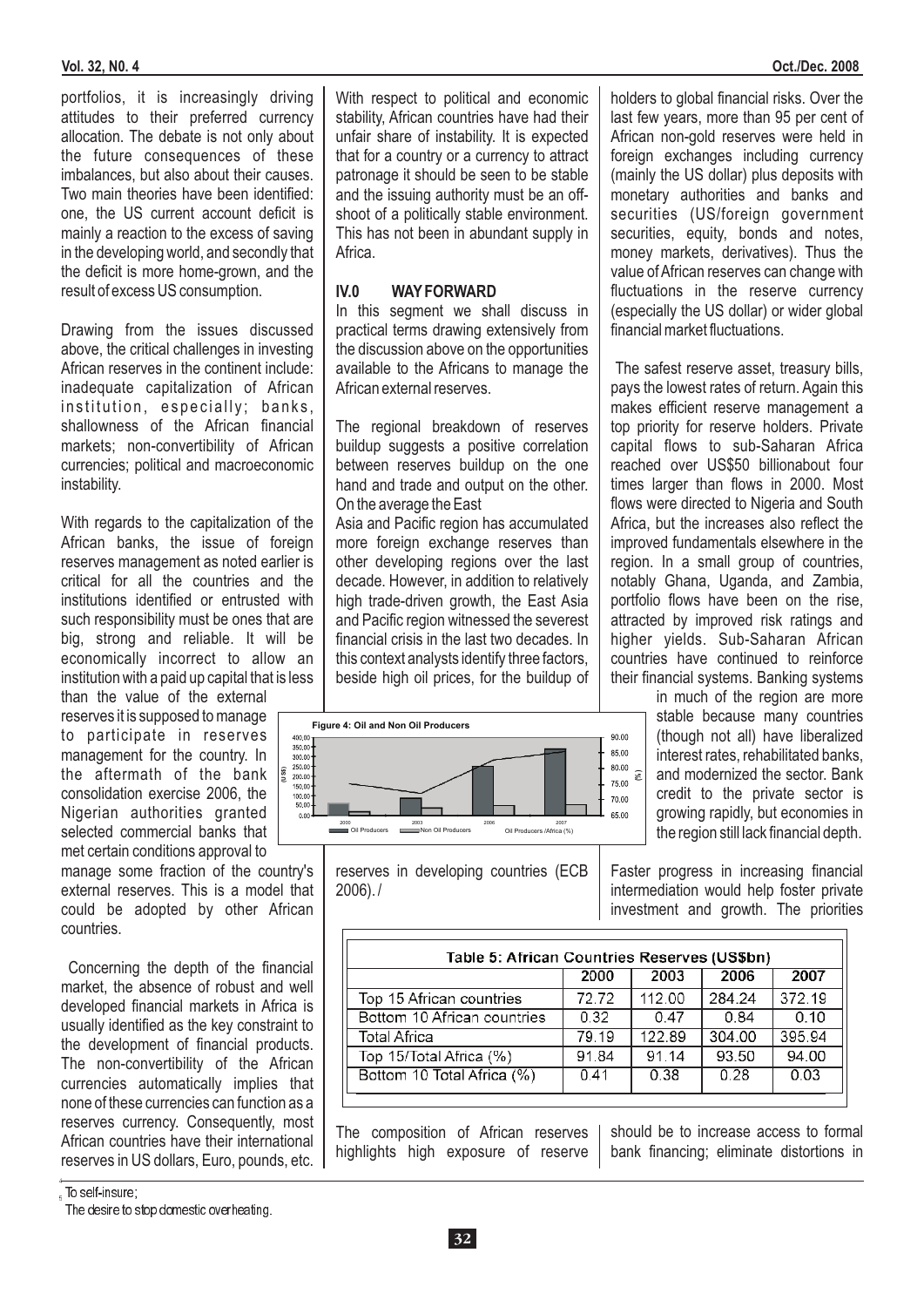monetary and fiscal policy that discourage bank lending; strengthen creditor rights and information sharing; reduce reliance on unremunerated reserve requirements as a monetary tool; build domestic debt markets; improve the risk management capacities of banks; and encourage integration to increase competition and use economies of scale.

One of the key advantages of investing external reserves in Africa is obviously income and asset diversification. Foreign reserves are invested in more aggressive asset classes vis a vis the usual G-7 sovereign bonds or commercial bank deposits.

Admittedly, one main obstacle would probably be the ill-preparedness of the African domestic financial industry. Africa's foreign reserves have been reaching record highs. Along with global demand for natural resources, this trend could continue in the years to come. The continent has a lot to gain from optimally using those reserves. Apart from income reasons, external reserves management could be a way of developing the domestic financial markets.

One of the critical requirements to manage external reserves is adequate capital base of the financial institution concerned. As noted earlier, most financial institutions in Africa are not adequately capitalized. Therefore the opportunity to manage the African reserves by these institutions in the current form is slim. The experience of Nigeria cited earlier, where commercial banks were given some portion of reserves to manage after the recapitalization of the banks that resulted in consolidation of the banks from over eighty nine to just twenty-five is an example that other African countries can emulate. This has the twin impact of aiding the advancement of the African institutions as well as ensuring that the realized profit from such venture is to a large extent domiciled inAfrica.

The development of the financial sector will also be realized through the opportunities that would be created through the avenue of managing these reserves byAfrican institutions. One quick win would be to work towards the integration of the existing capital markets in the continent. In this way the African countries that have excess reserves could make same available to those countries that have deficits. This will make the African resources to work in and for Africa. Admittedly, the immediate constraint to this opportunity is the nonconvertibility of the African currencies. This shortcoming, not withstanding, the transactions in a reserve currency like the US dollar could still be carried out on the continent.

Overall, the opportunities abound but the supporting infrastructures are relatively inadequate. There is the urgent need to work towards the upgrade of the critical infrastructure that will aid the management of the African reserves by the African institutions and ensure that African resources work for the development ofAfrica.

#### **V.0 Summary and Conclusion**

The intention of this paper was essentially on how to invest African reserves in the continent. This paper underlined the challenges and opportunities for managing Africa's external reserves by Africans after identifying several preconditions for a currency to emerge as international currency. It is obvious that these conditions have not yet crystallized in Africa. Thus a lot of work is expected to deepen and broaden the continent financial system. Although African external reserves have grown over time the benefits of such growth in terms of facilitation of domestic financial markets and even the earning are not commensurate with the reserves growth rate. The non-convertibility of African currencies, volatile macroeconomic and sometimes volatile political environment coupled with the shallowness of the domestic markets are the main challenges that are faced by the continent. However, with recapitalization of the African financial institutions especially banks and the attainment of stable polity in both economic and political fronts, there is hope for the continent's institutions to take their rightful place in the emerging global financial system by first using the African resources as the first step.

The involvement of creditable African financial institutions in the management of the reserves either within or outside Africa will in no small measure strengthen the development of the African financial system but also ensure that a bulk of African resources work for Africa as the difference between what the current fund managers paid to the African central banks and what they actually get as commission or profits will be retained explicitly or implicitly inAfrica.

Africa's financial systems have seen deepening and broadening over the past years, the result not only of improvements in the macroeconomic and institutional framework, but also of the worldwide liquidity glut, which directed more capital flows into Africa. The current global crisis threatens to reverse this trend and undermine recent progress. In these adverse circumstances, it is even more important to upgrade the necessary frameworks for sound, efficient, and inclusive financial systems. This call for further institution building as well as cautious and case by case government intervention to aid financial market participants expand financial services to the frontier of commercially sustainable possibilities.

For better or worse, the future of Africa's financial systems is closely linked to the development of global finance, as are its real economies. However, it is up to Africa's financial sector stakeholders bankers, donors, and policymakers to guide financial sector reforms in a way that maximizes Africa's opportunities, learning both from their own experience over the past 50 years and the experience in other emerging and developed economies. One of the ways to accomplish this is to fast track regional economic and monetary integration in Africa as well as infrastructure upgrade.